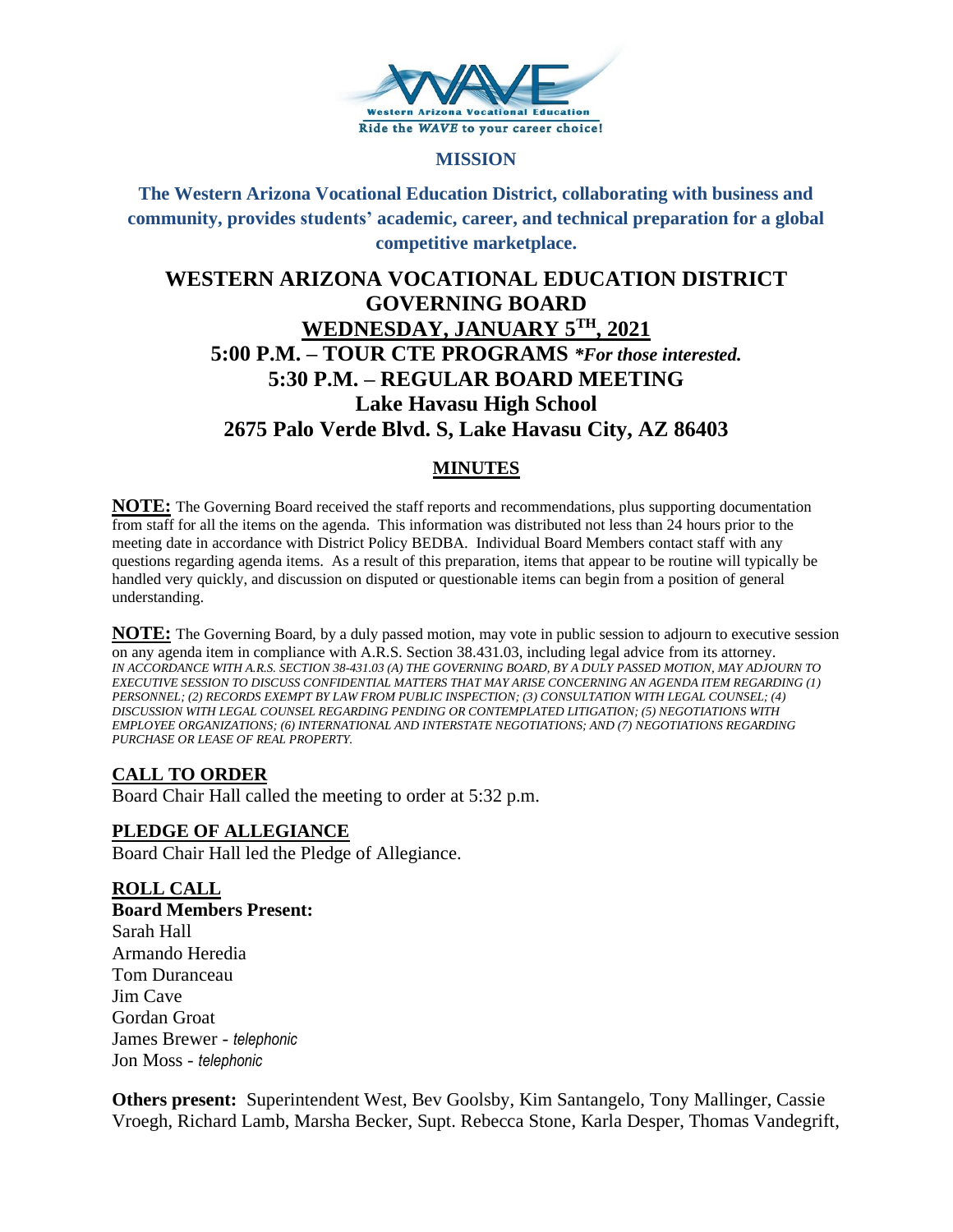# REGULAR MEETING MINUTES January 5, 2022 WAVE GOVERNING BOARD **PAGE 2**

Gina Covert, Scarlett Vargas, Jaime Festa-Daigle, Emerson Ward and Amy Wenk (CORE), Neil Pieratt (SPS Architects)

# **ORGANIZATIONAL MEETING**

# ➢ **Motion to proceed with Organizational Meeting.**

**Motion**: Board Member Groat made a motion to leave regular meeting and proceed with Organizational Meeting. Board Member Cave seconded the motion. **Vote:** A vote was taken on the motion. AYES: Hall, Brewer, Duranceau, Heredia, Cave, Moss, Groat. NAYES: None. **MOTION CARRIED.** 

# ➢ **Organizational Meeting of the Governing Board**

a. Election of a Chair for 2022

Board Member Duranceau nominated Joss Moss as Chair and he accepted.

**Motion**: Board Member Duranceau made a motion to elect Jon Moss as Board Chair for 2022. Board Member Heredia seconded the motion.

**Vote:** A vote was taken on the motion. AYES: Hall, Brewer, Duranceau, Heredia, Cave, Moss, Groat. NAYES: None. **MOTION CARRIED.**

Past Chair Hall (with permission) continued to chair the meeting as Board Chair-Elect Moss was attending telephonically.

b. Election of a Vice-Chair for 2022

**Motion**: Board Member Heredia made a motion to elect James Brewer (he accepted) as Board Vice-Chair for 2022. Board Member Groat seconded the motion.

**Vote:** A vote was taken on the motion. AYES: Hall, Brewer, Duranceau, Heredia, Cave, Moss, Groat. NAYES: None. **MOTION CARRIED.**

c. Set Meeting Calendar for 2022

Historically, the Board has met the first Wednesday month at 5:30 p.m., rotating to the partner districts (when meetings are in person) and dark in July. Consideration of a different day/time was discussed.

**Motion**: Board Member Groat made a motion to approve the Board meeting calendar as presented. Board Member Duranceau seconded the motion.

**Vote:** A vote was taken on the motion. AYES: Hall, Brewer, Duranceau, Heredia, Cave, Moss, Groat. NAYES: None. **MOTION CARRIED.**

# ➢ **Motion to adjourn Organizational Meeting and reconvene Regular Governing Board Meeting.**

**Motion**: Board Member Groat made a motion to adjourn the Organizational Meeting and reconvene Regular Governing Board meeting. Board Member Heredia seconded the motion. **Vote:** A vote was taken on the motion. AYES: Hall, Brewer, Duranceau, Heredia, Cave, Moss, Groat. NAYES: None. **MOTION CARRIED.**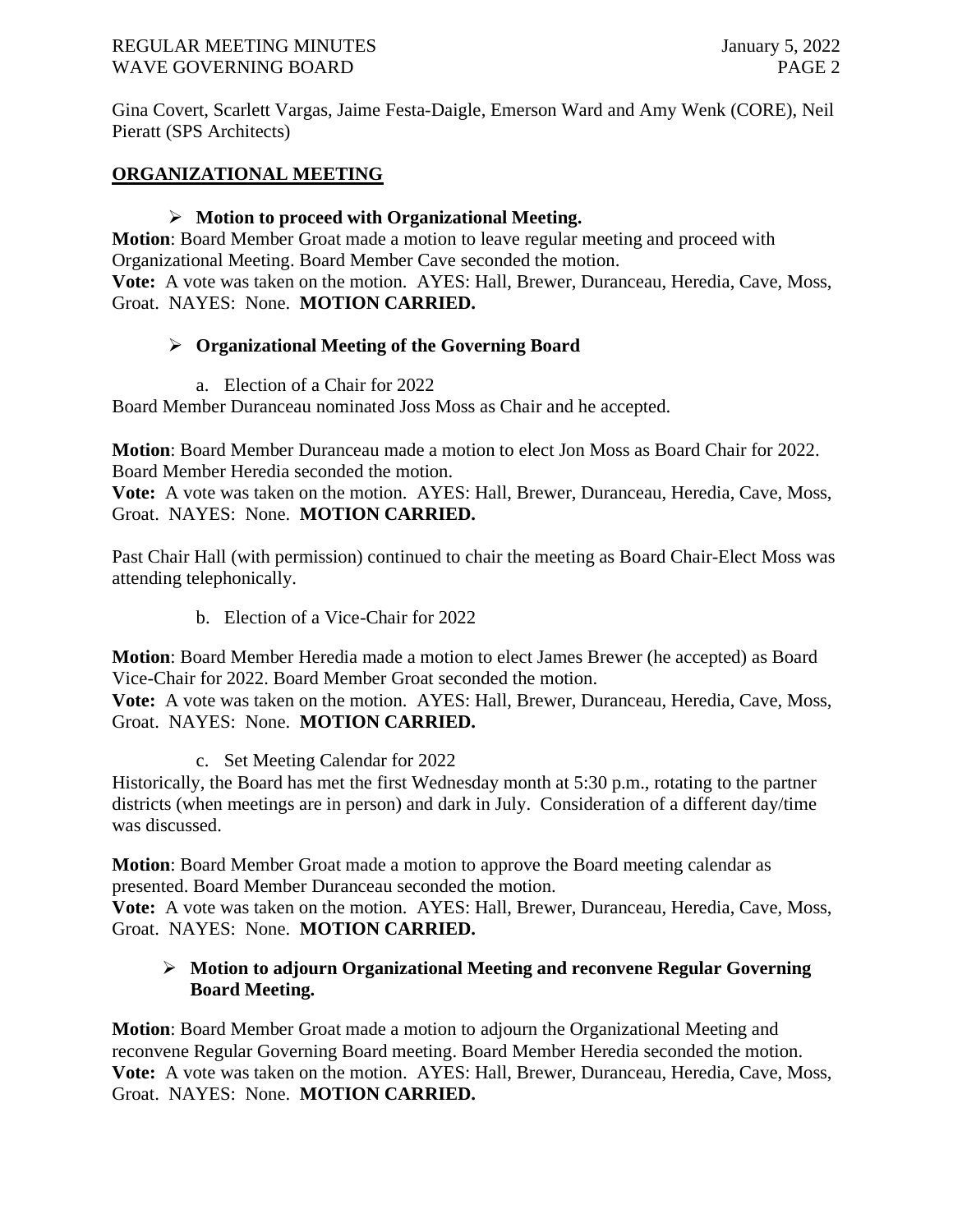### REGULAR MEETING MINUTES January 5, 2022 WAVE GOVERNING BOARD **PAGE 3**

# **CALL TO THE PUBLIC**

None.

# **AGENDA MODIFICATIONS**

Supt. West asked that the Board move Item #6 the AG Audit in Progress discussion be moved after Item #13.

**Motion**: Board Member Cave made a motion to approve the agenda modification as presented. Board Member Heredia seconded the motion.

**Vote:** A vote was taken on the motion. AYES: Hall, Brewer, Duranceau, Heredia, Cave, Moss, Groat. NAYES: None. **MOTION CARRIED.**

# **WAIVER MOTION:**

**Motion**: Board Member Duranceau made a motion to waive the reading in full resolutions presented for adoption at this meeting. Board Member Groat seconded the motion. **Vote:** A vote was taken on the motion. AYES: Groat, Cave, Hall, Heredia, Duranceau, Brewer, Moss. NAYES: None. **MOTION CARRIED.**

### **SUPERINTENDENTS REPORT**

Superintendent West reviewed her monthly events to include district operations, travel and legislative updates.

### **WAVE Outstanding Work Award**

Mrs. Becker presented the award to Jaime Festa-Daigle, Director of Student Achievement, Lake Havasu Unified School District.

### **CTE DIRECTOR REPORTS**

As included in the Board packet.

### **GOVERNING BOARD MEMBER REPORTS**

Board Member Duranceau attended the ASBA Annual Conference in Phoenix and MCC  $50<sup>th</sup>$ Anniversary event in LHC.

Board Members Heredia and Cave also attend the ASBA Annual Conference noting the breakout sessions and keynote speakers were interesting.

Board Member Groat attended his first conference since coming aboard with WAVE - the ASBA Annual Conference. It was an amazing experience and thanked the other Board members for their support and help at the conference.

Board Member Brewer enjoyed meeting with WAVE staff and other attendees at the MCC 50<sup>th</sup> Anniversary event.

Board Member Moss thanked Board Member Hall for doing a great job as Chair and is looking forward to being the chair with the help of Board Member Hall.

### **ITEMS TO BE WITHDRAWN FROM CONSENT AGENDA**

None.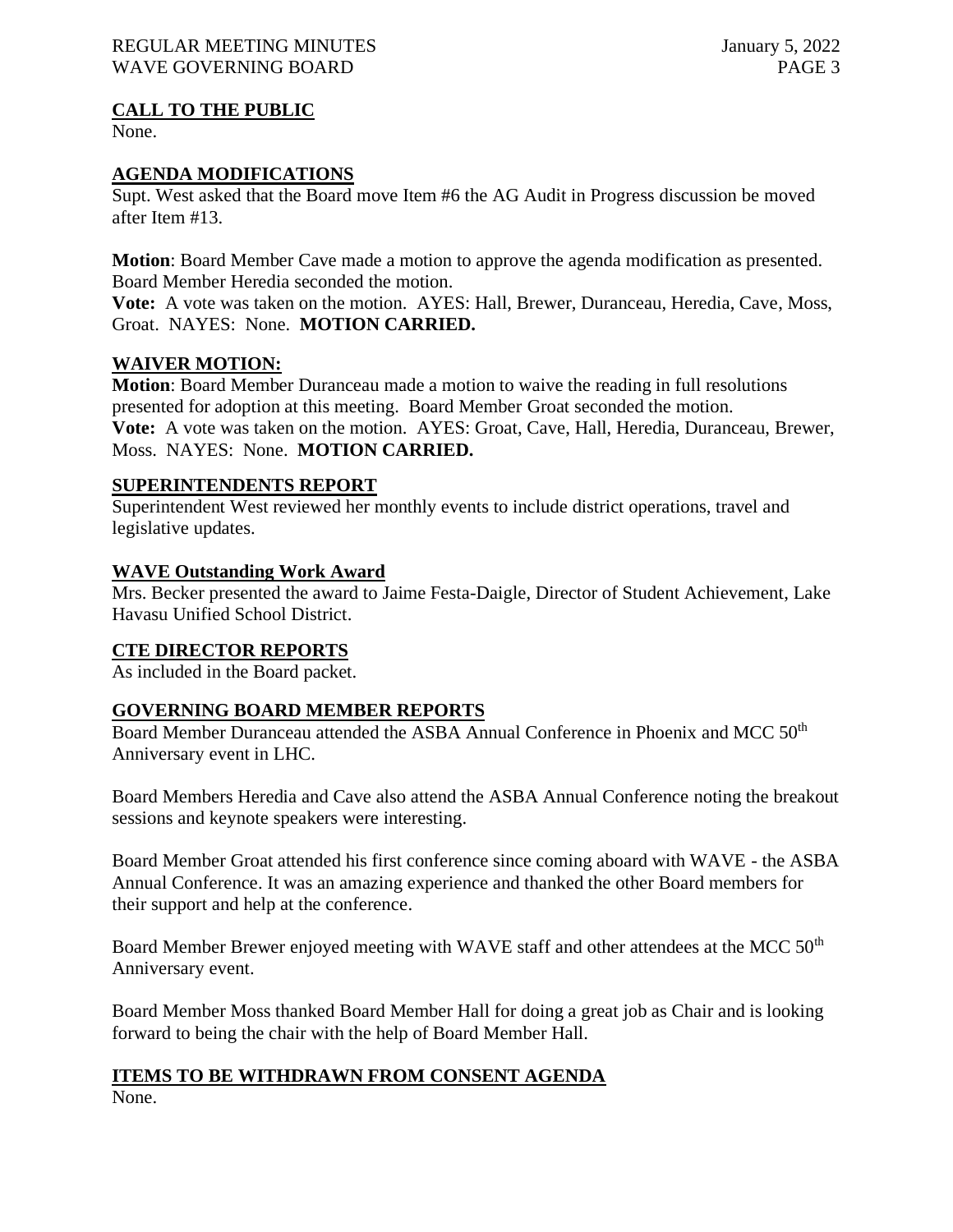# **CONSENT AGENDA**

- **1. Approve WAVE District operating expense vouchers and payroll vouchers.**
- **2. Discussion and possible action to approve the minutes of the December 1st, 2021 Regular Board Meeting.**

**Motion**: Board Member Cave made a motion to approve the consent agenda as presented. Board Member Heredia seconded the motion.

**Vote:** A vote was taken on the motion. AYES: Hall, Brewer, Duranceau, Heredia, Cave, Moss, Groat. NAYES: None. **MOTION CARRIED.**

# **OLD BUSINESS**

# **3. Discussion and possible action on the WAVE Central Campus roof project.**

Emerson Ward, CORE Construction presented the cost proposal to the board in person and Amy Wenk (CORE) and Neil Pieratt (SPS+ Architects) attended via zoom.

Mr. Ward updated the Board on the current cost of the project and provided information on the current supply chain issues. CORE is also receiving new bidding interest with some being from local companies. These bids have been competitive which should help decrease costs in some areas from what was submitted initially. CORE can update the Board on final vendors and they prefer to use local if they can. The main discussion today was the roof and HVAC units. Because CORE is seeing some additional competitive bids come in, they would like to have a special meeting with the Board to finalize roof/HVAC in a couple of weeks to allow for these bids to be submitted while still being cognizant of the long lead times for certain items and in order to keep the desired start date of May 2022. Once these final bids are in, CORE will create a GMP (guaranteed maximum price) proposal. It was noted if vendors can get better pricing then WAVE would be billed the lessor prices.

Preliminary discussions were had on installing a solar canopy in the parking lot in front of WAVE. The approximate cost is \$200,000 using the existing panels from the roof of the WAVE. This will be finalized at a later time when it has been confirmed that the parking lot structure would be allowed by Lake Havasu City, owners of the parking lot. Pros and cons were presented for the board to consider. Once this is determined, removing, storing and relocating the existing solar will be discussed further.

Board Member Cave would like CORE to determine if all HVAC units can be a minimum of 5 ton. Board Member Moss asked CORE what costs would WAVE incur on the solar canopy if the City says no to the project. Mr. Emerson said no cost would be billed for that proposal. Additional costs may be incurred for storage, disposal or transfer, but removal from roof is already included.

Board concluded that Supt. West should set up a special meeting for CORE and Board on January 20<sup>th</sup> to give approval to move forward with roof/HVAC project for WAVE.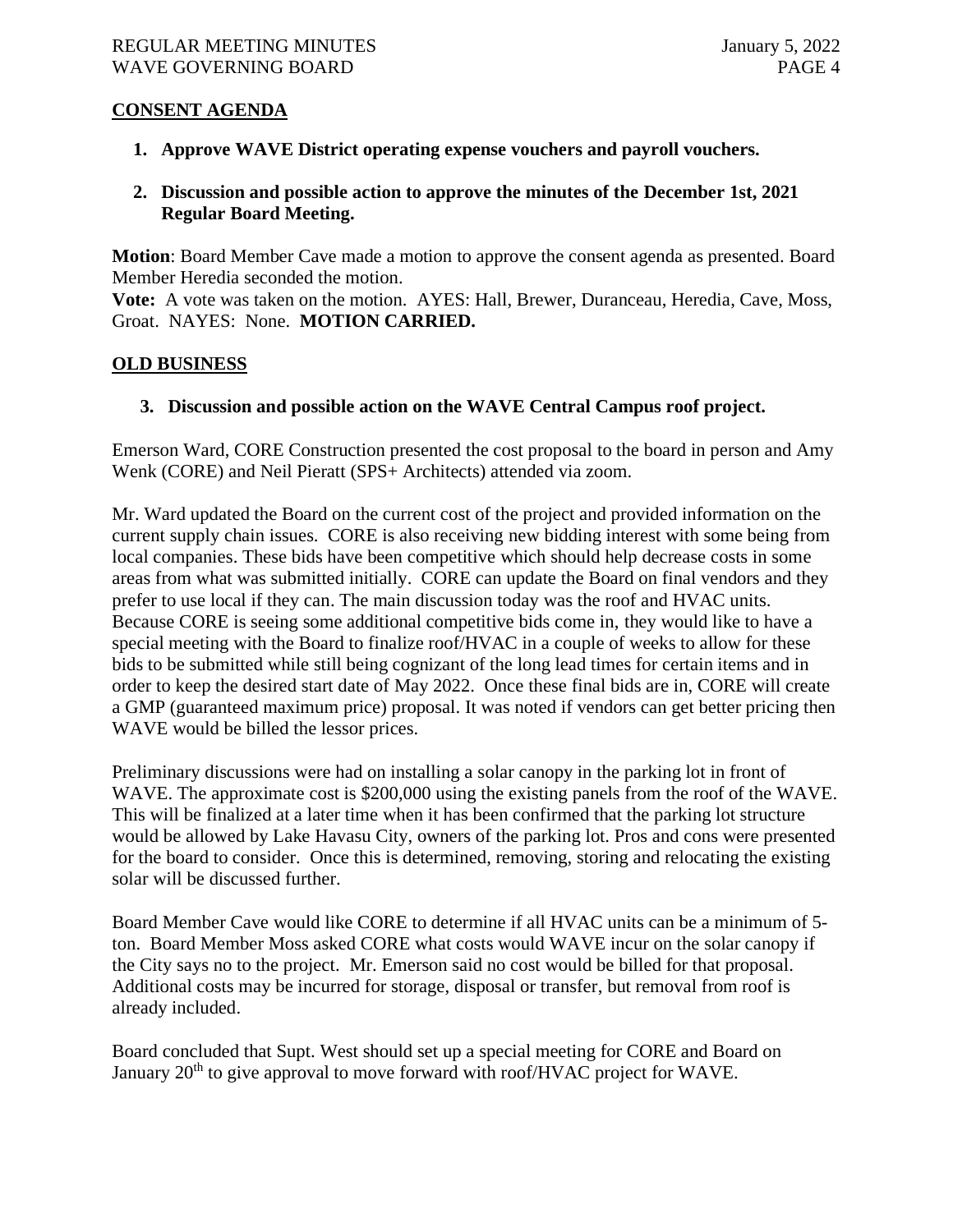**4. Discussion and possible action on items relating to school closures, Board meetings, school reopening and COVID19 pandemic related issues to include but not limited to:**

Superintendent West provided an update and the most recent ADM counts were communicated.

# **5. Discussion and information on WAVE Governing Board redistricting. Information Only.**

There is not much to report at this time. Board Member Duranceau sent a memo to the consultant outlining what our desired outcome from redistricting is and Superintendent West sent the scans of the prior redistricting information she had.

**6. Discussion and possible action on Auditor General Audit in Progress. The Board may vote to discuss this matter in Executive Session pursuant to ARS § 38-431.03 (A)(2).**

# **NEW BUSINESS**

**7. Discussion of Annual Notification of Governing Board Conflict of Interest. Information only.**

Supt. West summarized the annual conflict of interest form that each Board member needs to sign and return by the next Board meeting. Policies were provided and reviewed and the \$300 gift limit noted.

**8. Discussion and possible action to approve Medical Assistant courses/programs as central/concurrent at Arizona Western College.**

**Motion**: Board Member Moss made a motion to approve the Medical Assistant program with AWC as central/concurrent program listing as presented. Board Member Groat seconded the motion.

**Vote:** A vote was taken on the motion. AYES: Groat, Cave, Hall, Heredia, Duranceau, Brewer, Moss. NAYES: None. **MOTION CARRIED.**

# **9. Discussion and possible action on accepting the resignation/retirement of Beverly Goolsby, Business Manager, effective June 30, 2022.**

**Motion**: Board Member Heredia made a motion to approve the resignation/retirement of Beverly Goolsby, WAVE Business Manager. Board Member Cave seconded the motion. **Vote:** A vote was taken on the motion. AYES: Hall, Brewer, Duranceau, Heredia, Cave, Groat, Moss. NAYES: None. **MOTION CARRIED.**

# **10. Discussion and possible action on hiring for the position of a WAVE Business Manager.**

The Board directed Superintendent West to post the Business Manager position and bring back to the Board final recommendations for the transition to a new employee and any proposed salary changes. Board Members agree that an overlap in positions may be needed for training.